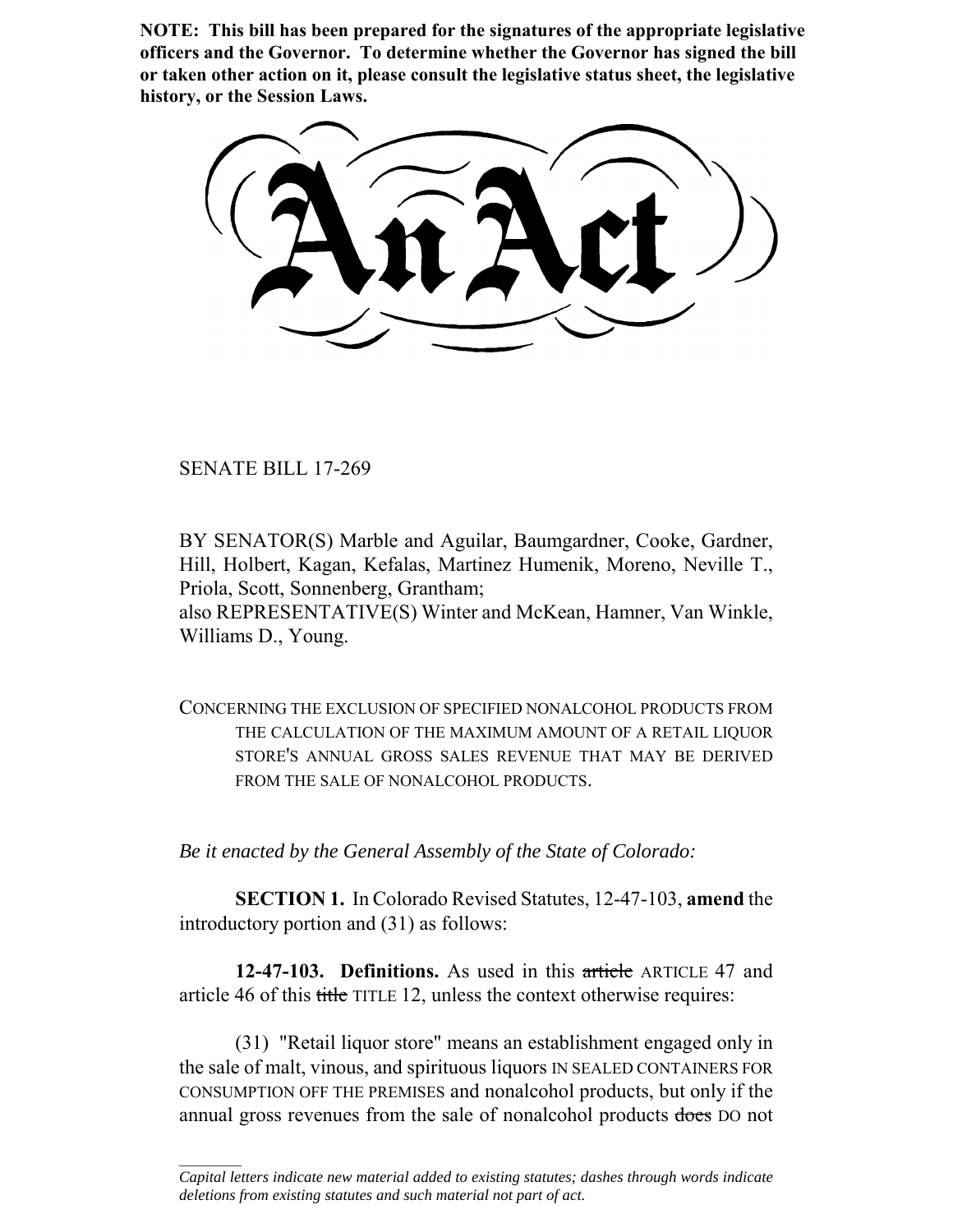exceed twenty percent of the retail liquor store's STORE ESTABLISHMENT'S total annual gross SALES revenues, AS DETERMINED IN ACCORDANCE WITH SECTION 12-47-407 (1)(b).

**SECTION 2.** In Colorado Revised Statutes, 12-47-407, **amend**  $(1)(b)$  as follows:

**12-47-407. Retail liquor store license.** (1) (b) In addition, retail liquor stores may sell any nonalcohol products, but only if the annual gross revenues from the sale of nonalcohol products do not exceed twenty percent of the retail liquor store's total annual gross SALES revenues. FOR PURPOSES OF CALCULATING THE ANNUAL GROSS REVENUES FROM THE SALE OF NONALCOHOL PRODUCTS, SALES REVENUES FROM THE FOLLOWING PRODUCTS ARE EXCLUDED:

(I) LOTTERY PRODUCTS;

(II) CIGARETTES, TOBACCO PRODUCTS, AND NICOTINE PRODUCTS, AS DEFINED IN SECTION 18-13-121 (5);

(III) ICE, SOFT DRINKS, AND MIXERS; AND

(IV) NONFOOD ITEMS RELATED TO THE CONSUMPTION OF MALT, VINOUS, OR SPIRITUOUS LIQUORS.

**SECTION 3. Act subject to petition - effective date.** This act takes effect at 12:01 a.m. on the day following the expiration of the ninety-day period after final adjournment of the general assembly (August 9, 2017, if adjournment sine die is on May 10, 2017); except that, if a referendum petition is filed pursuant to section 1 (3) of article V of the state constitution against this act or an item, section, or part of this act within such period, then the act, item, section, or part will not take effect unless